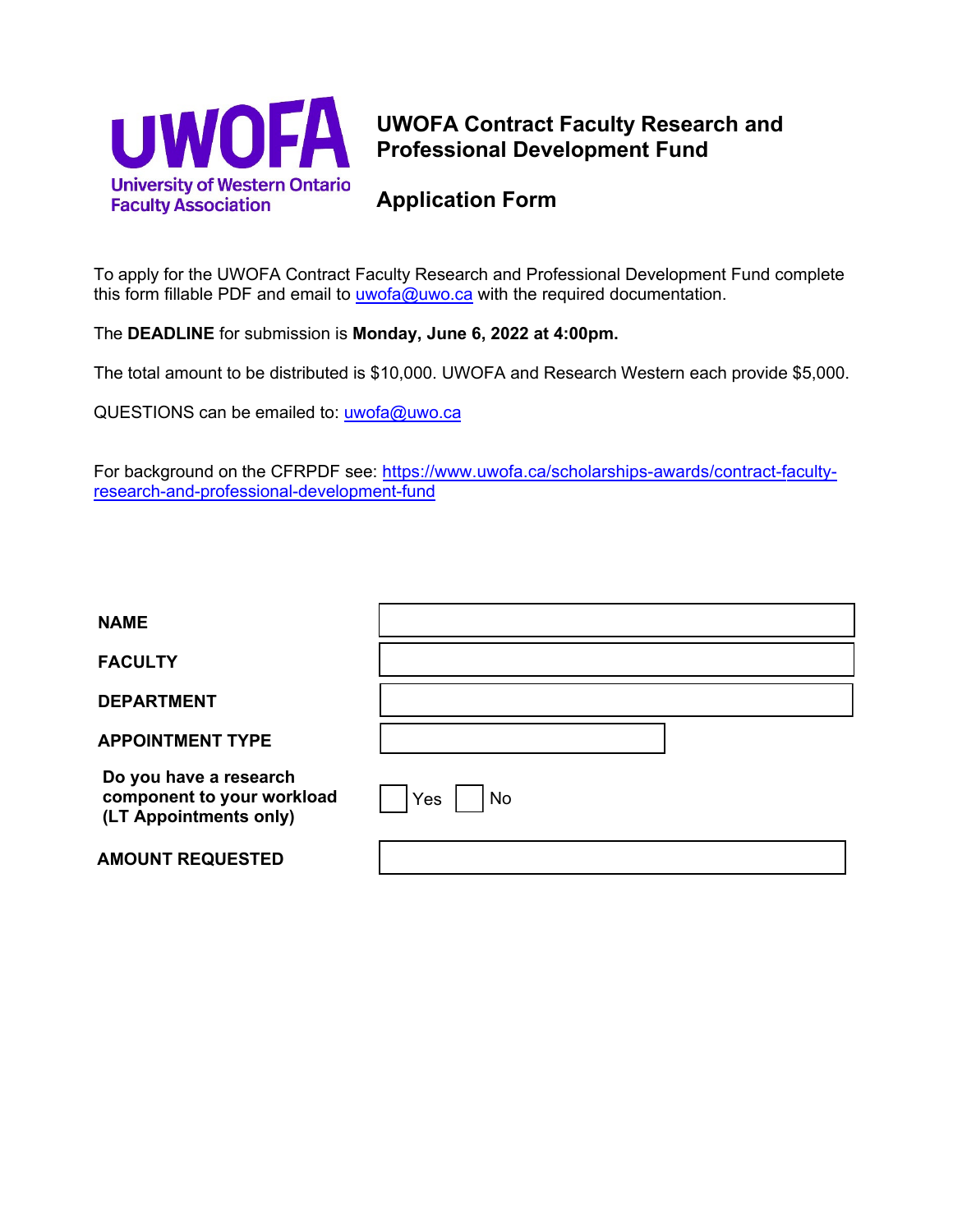DESCRIPTION (a) for research projects, a description (not more than 1000 words) of the project including its rationale, methodology, projected timeline and results (anticipated or actual) and the role of the Member in the project; (b) for professional development activities, a description (not more than 500 words) of the activity and a justification for the Member's involvement in it (it is expected to be relevant to the Member's career); (c) for attending a conference, a description (not more than 500 words) of the conference and the Member's expected involvement in it (such as presenting a paper or poster) and a copy of the call for presentations and other promotional materials for the conference.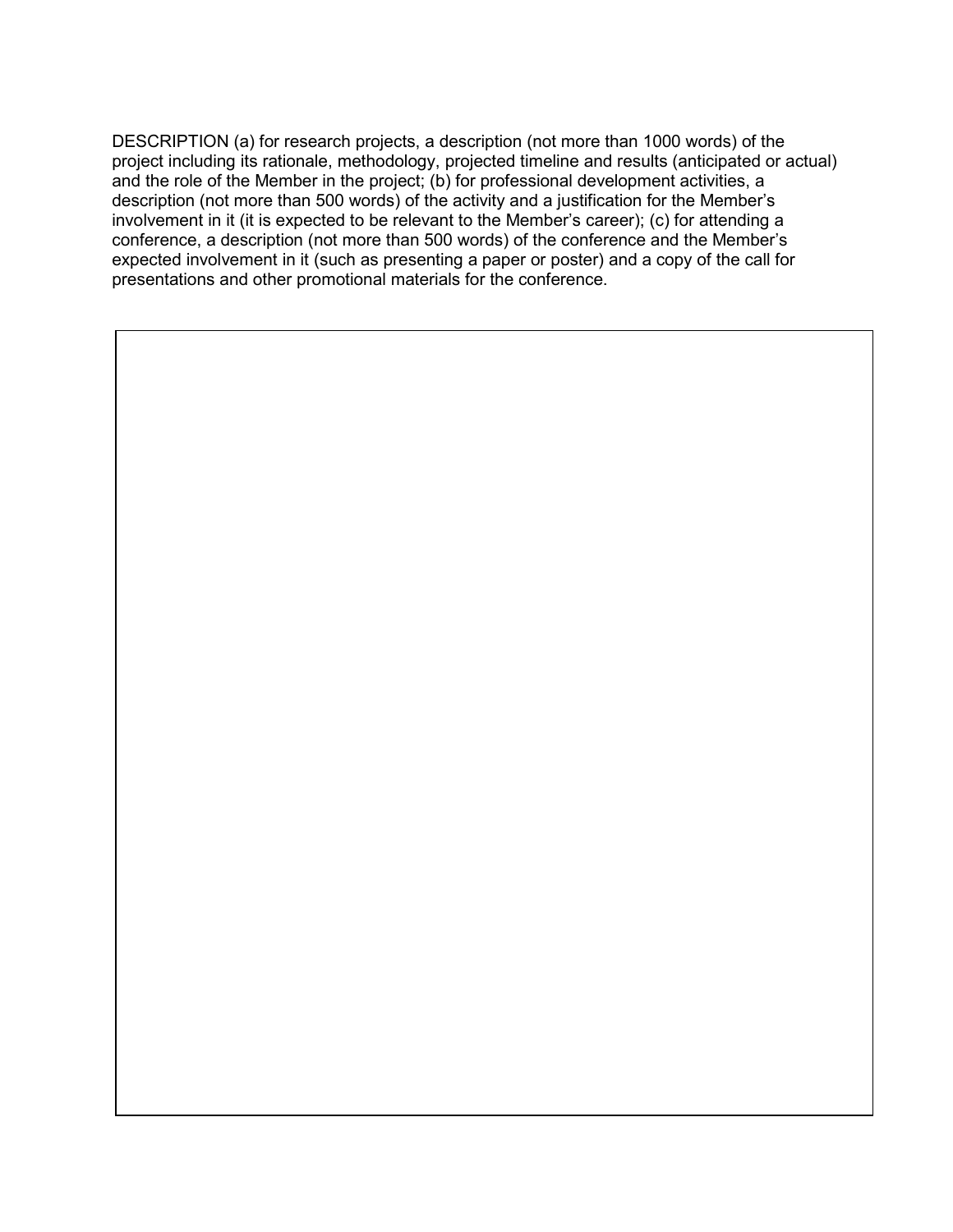BUDGET (d) for all applications, a budget setting out and justifying all expenses relating to the project or activity and indicating the amount of funding sought. UWOFA Reimbursement Policy:

<https://www.uwofa.ca/app/uploads/2022/02/ReimbursementPolicy2019.pdf>

| Item description | Cost |
|------------------|------|
|                  |      |
|                  |      |
|                  |      |
|                  |      |
|                  |      |
|                  |      |
| Total            |      |

OTHER FUNDING (e) for all applications, details of any other funding (received, applied for, or to be applied for) for the same project or activity.